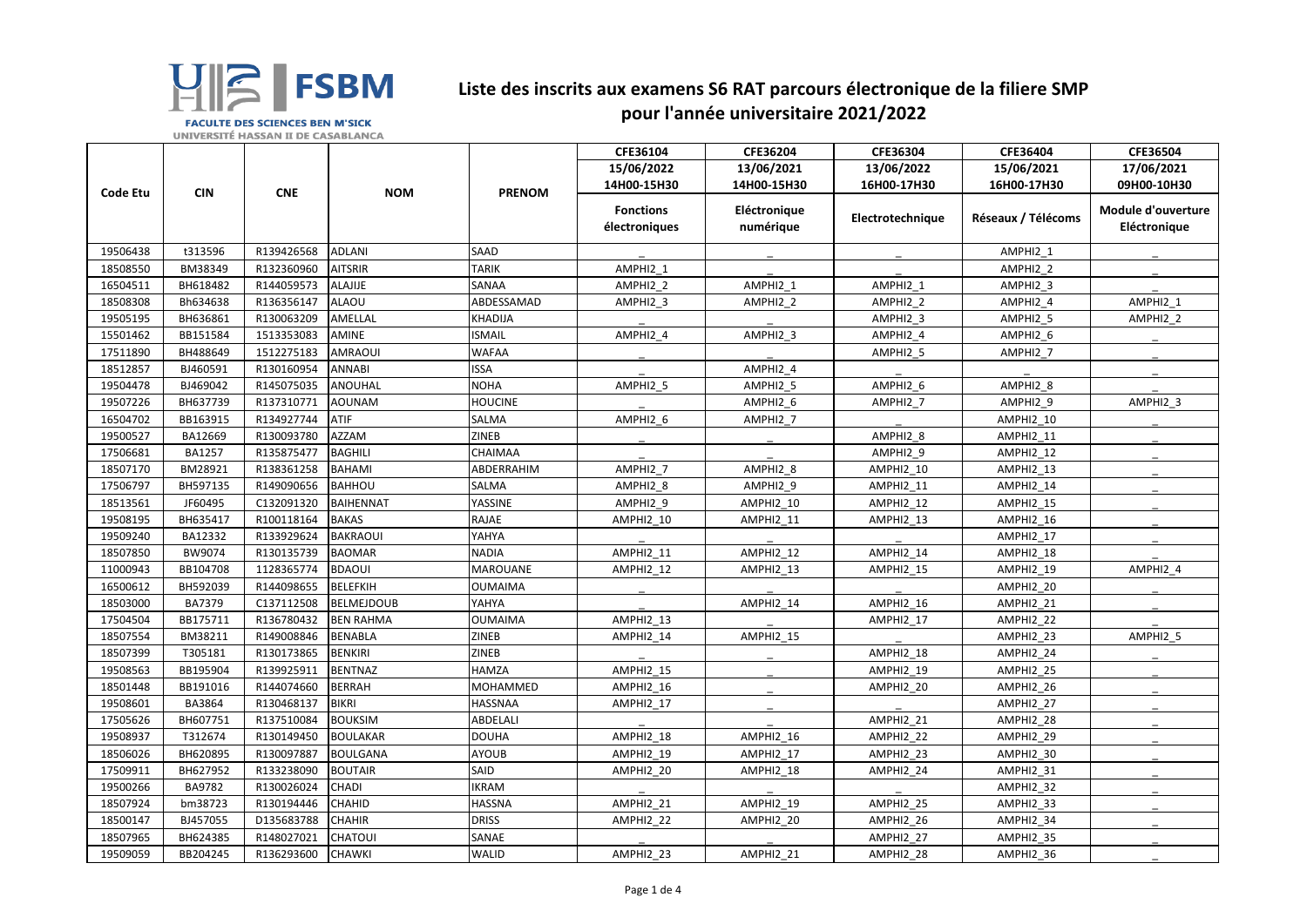|                 |               |                    |                      |                 | CFE36104                          | CFE36204                  | CFE36304         | CFE36404           | CFE36504                                  |
|-----------------|---------------|--------------------|----------------------|-----------------|-----------------------------------|---------------------------|------------------|--------------------|-------------------------------------------|
| <b>Code Etu</b> | <b>CIN</b>    | <b>CNE</b>         | <b>NOM</b>           | <b>PRENOM</b>   | 15/06/2022                        | 13/06/2021                | 13/06/2022       | 15/06/2021         | 17/06/2021                                |
|                 |               |                    |                      |                 | 14H00-15H30                       | 14H00-15H30               | 16H00-17H30      | 16H00-17H30        | 09H00-10H30                               |
|                 |               |                    |                      |                 | <b>Fonctions</b><br>électroniques | Eléctronique<br>numérique | Electrotechnique | Réseaux / Télécoms | <b>Module d'ouverture</b><br>Eléctronique |
| 16505019        | BM32291       | R132918739         | <b>CHHAIL</b>        | <b>MERIEM</b>   | AMPHI2_24                         | AMPHI2_22                 | AMPHI2_29        |                    |                                           |
| 19501751        | BJ470018      | R130452544         | <b>CHLIEH</b>        | <b>FAYSSEL</b>  | AMPHI2_25                         | <b>AMPHI2_23</b>          | AMPHI2_30        | AMPHI2 37          |                                           |
| 19507614        | BA15900       | R133233603         | <b>CHOUAIB</b>       | <b>NOUHAILA</b> | AMPHI2_26                         | AMPHI2_24                 | AMPHI2_31        | AMPHI2_38          |                                           |
| 20514287        | GM220395      | P136080117         | DAOUMI               | CHADIA          |                                   |                           | AMPHI2_32        | AMPHI2_39          |                                           |
| 18502311        | BJ471036      | R130146120         | DARAI                | <b>AYOUB</b>    | AMPHI2 27                         | <b>AMPHI2_25</b>          | AMPHI2_33        | AMPHI2_40          |                                           |
| 16503492        | BH591659      | R130180277         | DAYMI                | <b>SIHAM</b>    | AMPHI2_28                         | AMPHI2_26                 |                  | AMPHI2_41          |                                           |
| 18509521        | bw8592        | R134355017         | DERNATI              | YOUSSEF         | AMPHI2_29                         | <b>AMPHI2_27</b>          | AMPHI2_34        | AMPHI2_42          |                                           |
| 18505998        | BA3889        | R138456096         | DHAIM                | <b>ELMEHDI</b>  |                                   |                           | AMPHI2_35        | AMPHI2_43          |                                           |
| 19508993        | BA12617       | R110025347         | DOUHA                | <b>WISSAL</b>   | <b>AMPHI2_30</b>                  | AMPHI2_28                 | AMPHI2_36        | AMPHI2_44          |                                           |
| 18507191        | BJ468423      | R138610002         | <b>DOUMAK</b>        | <b>KAOUTAR</b>  | <b>AMPHI2_31</b>                  | AMPHI2_29                 | AMPHI2_37        | AMPHI2_45          |                                           |
| 18502711        | T299629       | R148081612         | <b>ECH CHARQAOUY</b> | ZAHIRA          | AMPHI2 32                         | AMPHI2 30                 | AMPHI2_38        | AMPHI2 46          |                                           |
| 20516912        | WB198957      | R130135428         | EDDAHMANI            | HASSNAA         | AMPHI2_33                         | AMPHI2_31                 |                  | AMPHI2_47          |                                           |
| 18509604        | BJ454691      | R136617704         | <b>EDDAKHIR</b>      | MOHAMED         |                                   |                           |                  |                    | AMPHI2_6                                  |
| 15501665        | WA253394      | 1513390121         | <b>EL ABID</b>       | <b>ALI</b>      |                                   | AMPHI2_32                 |                  |                    |                                           |
| 18508484        | BA6221        | R133669614         | <b>EL AYARE</b>      | <b>KHADIJA</b>  | AMPHI2_34                         |                           | AMPHI2_39        | AMPHI2_48          |                                           |
| 19501884        | <b>BV637</b>  | R130028261         | <b>EL AZZAB</b>      | <b>BTISSAM</b>  |                                   |                           |                  | AMPHI2_49          |                                           |
| 18501331        | WA278491      | R136286360         | <b>EL BAHLOUL</b>    | <b>ZAKARIA</b>  | AMPHI2 35                         | AMPHI2 33                 | AMPHI2 40        | AMPHI2 50          |                                           |
| 19504065        | BM42481       | R137353132         | <b>EL GHALEM</b>     | <b>OTHMANE</b>  |                                   |                           |                  | AMPHI2_51          |                                           |
| 17505432        | W432277       | R130040841         | <b>EL HADDIOUI</b>   | <b>ZAHIRA</b>   | AMPHI2_36                         | AMPHI2_34                 | AMPHI2_41        | <b>AMPHI2_52</b>   |                                           |
| 17502346        | BB172510      | R139234436         | <b>EL HAILA</b>      | CHAIMAA         | AMPHI2 37                         | AMPHI2_35                 | AMPHI2 42        | AMPHI2 53          |                                           |
| 17503795        | BM33668       | R135699691         | <b>EL HAMOUMI</b>    | AMAL            | AMPHI2_38                         | AMPHI2_36                 | AMPHI2_43        | AMPHI2_54          | AMPHI2_7                                  |
| 18508289        | BM38313       | R131926393         | <b>EL HOUSNI</b>     | <b>ELMEHDI</b>  | AMPHI2_39                         |                           | AMPHI2_44        | AMPHI2_55          |                                           |
| 19506048        | <b>BV403</b>  | R135832879         | <b>EL MAACHAOUI</b>  | <b>CHAYMAE</b>  |                                   |                           | AMPHI2_45        | AMPHI2_56          |                                           |
| 19500466        | <b>BA9857</b> | R132247604 EL MADI |                      | <b>NOURA</b>    |                                   |                           | AMPHI2_46        |                    |                                           |
| 19508902        | T308818       | R130151171         | EL MOUADANE          | AYOUB           | AMPHI2_40                         | AMPHI2 37                 | AMPHI2_47        | AMPHI2_57          |                                           |
| 19509302        | BJ458807      | R130079119         | <b>EL OUMRANI</b>    | MOHAMED AMINE   | <b>AMPHI2_41</b>                  | AMPHI2 38                 | AMPHI2_48        | AMPHI2_58          |                                           |
| 13000275        | BB131724      | 1311359402         | ELBADAOUY            | LOTF-ELISSLAM   | AMPHI2_42                         | AMPHI2_39                 | AMPHI2_49        | AMPHI2 59          |                                           |
| 16500762        | BH615562      | R148050451         | ELGUENAOUI           | <b>CHAIMAA</b>  | AMPHI2_43                         | AMPHI2 40                 | AMPHI2 50        | AMPHI2_60          |                                           |
| 17502770        | BH614890      | R131455757         | ELHAJJAMI            | <b>NOURA</b>    | AMPHI2_44                         | AMPHI2_41                 | AMPHI2_51        | AMPHI2_61          |                                           |
| 19504883        | ZT297579      | S137279831         | ELHARMOUCHI          | ASMAE           |                                   |                           |                  | AMPHI2_62          |                                           |
| 18513355        | BW4216        | R130182164         | <b>ELKAMEL</b>       | YASSINE         | AMPHI2_45                         | AMPHI2_42                 | AMPHI2_52        | AMPHI2_63          |                                           |
| 17504577        | <b>BA1152</b> | R132695540         | ELOUARCH             | MOHAMED         |                                   |                           | AMPHI2_53        | AMPHI2_64          |                                           |
| 18507316        | BW15448       | R133375174         | <b>ELYOUSRI</b>      | <b>ACHRAF</b>   | AMPHI2_46                         | <b>AMPHI2_43</b>          | AMPHI2_54        | AMPHI2_65          |                                           |
| 16500896        | BH61535       | R130114032         | ENNAJEM              | MERIEM          |                                   | AMPHI2_44                 | AMPHI2 55        | AMPHI2_66          |                                           |
| 19505114        | BB194064      | R133348963         | ENNAJI               | <b>HAJAR</b>    | AMPHI2 47                         |                           |                  |                    |                                           |
| 17505176        | BB175301      | R136937393         | ESSAALAOUI           | <b>CHAIMA</b>   | AMPHI2_48                         | AMPHI2_45                 | AMPHI2_56        | AMPHI2_67          |                                           |
| 19507713        | BB204658      | R131467898         | <b>ESSABIL</b>       | <b>ILHAM</b>    | AMPHI2_49                         | AMPHI2_46                 | AMPHI2_57        | AMPHI2_68          |                                           |
| 18513399        | MC294680      | K134257152         | <b>ESSAIH</b>        | <b>MOUAAD</b>   | AMPHI2_50                         | AMPHI2_47                 | AMPHI2 58        | AMPHI2_69          |                                           |
| 19500942        | BH634946      | R130042725         | ETTAHIRI             | <b>ZINEB</b>    | AMPHI2_51                         |                           | AMPHI2_59        | AMPHI2_70          |                                           |
| 17502940        | BH626247      | R130131205         | <b>ETTALIBI</b>      | <b>MERIEM</b>   | <b>AMPHI2_52</b>                  | AMPHI2_48                 | AMPHI2_60        | AMPHI2_71          |                                           |
| 18502553        | BH628843      | R131620674         | FAJRI                | BADREDDINE      | AMPHI2_53                         | AMPHI2_49                 | AMPHI2_61        | AMPHI2_72          |                                           |
| 18505314        | T292911       | R130022224         | FARHANI              | <b>ISSAM</b>    |                                   |                           | AMPHI2_62        | AMPHI2_73          |                                           |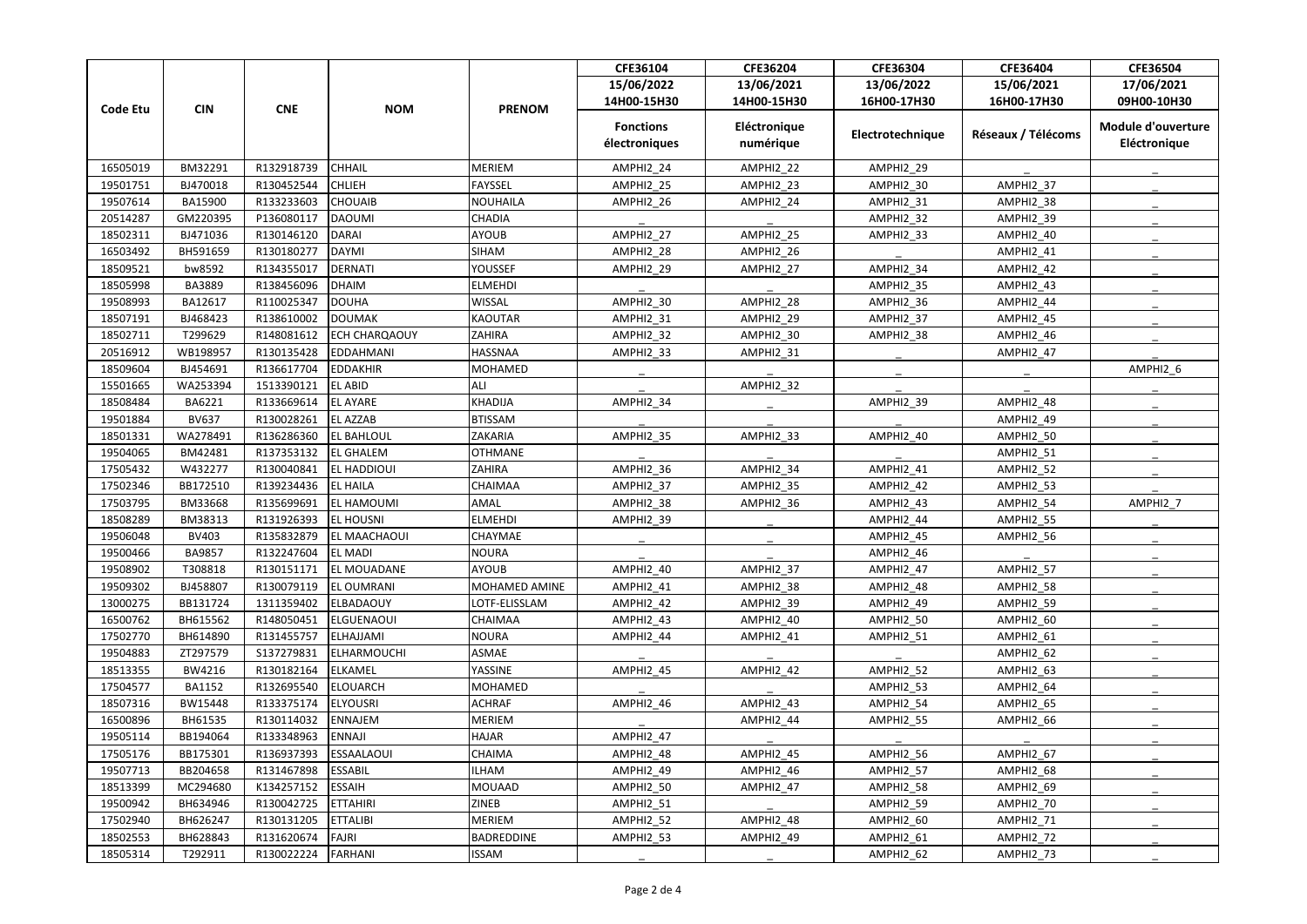| 15/06/2022<br>13/06/2022<br>17/06/2021<br>13/06/2021<br>15/06/2021<br>14H00-15H30<br>14H00-15H30<br>16H00-17H30<br>16H00-17H30<br>09H00-10H30<br><b>CNE</b><br><b>NOM</b><br><b>PRENOM</b><br><b>Code Etu</b><br><b>CIN</b><br><b>Module d'ouverture</b><br><b>Fonctions</b><br>Eléctronique<br>Electrotechnique<br>Réseaux / Télécoms<br>électroniques<br>numérique<br>Eléctronique<br>18507512<br>BA8713<br>R146111111<br>FARHENE<br>SAMIRA<br>AMPHI2_54<br>AMPHI2_74<br>AMPHI2 50<br>AMPHI2 63<br>19505104<br>BB204357<br>R138830557<br>FATHI<br><b>OUSSAMA</b><br>AMPHI2 55<br>GAREH<br>AMPHI2_75<br>18503219<br>BW14132<br>R130104758<br><b>ANASS</b><br>AMPHI2_56<br>AMPHI2_51<br>AMPHI2_64<br>R136252943<br>GHAFIR<br>ABDERRAHIM<br>18502177<br>BH634312<br><b>AMPHI2_57</b><br>AMPHI2_76<br>AMPHI2_65<br>19507544<br>BB188631<br>R139621242<br>FATIMA EZZAHRA<br><b>GHAOUTA</b><br>AMPHI2 58<br>AMPHI2 66<br>AMPHI2 77<br>R135673957<br>AMPHI2_52<br>AMPHI2 8<br>18509578<br><b>BA1381</b><br>GOUNTI<br>EL MEHDI<br>AMPHI2_59<br>AMPHI2_67<br>AMPHI2_78<br>R136700628<br>19509372<br>BA17596<br>GROULI<br>SAAD<br>AMPHI2_79<br>AMPHI2_9<br>AMPHI2_60<br>AMPHI2_53<br>AMPHI2_68<br>18500598<br>R133936166<br><b>HACHEM</b><br><b>ILYASS</b><br>AMPHI2 61<br>AMPHI2_69<br>AMPHI2 80<br>BH630258<br>AMPHI2 54<br>AMPHI2_10<br><b>HADIR</b><br>18502623<br>T300085<br>R146079564<br>SOUKAINA<br>AMPHI2_62<br><b>AMPHI2_81</b><br>AMPHI2_55<br>R133863705<br><b>HAMDI</b><br>AMPHI2_11<br>17512159<br>BK290040<br><b>BOUBAKER</b><br>AMPHI2_82<br><b>HAMZA</b><br>18501694<br>T305576<br>R130175416<br>HARAKAT<br>AMPHI2 63<br>AMPHI2 56<br>AMPHI2 70<br>AMPHI2 83<br>AMPHI2 12<br>BM33216<br>R135653946<br><b>HARKIK</b><br>SAFIYA<br>16506579<br>AMPHI2_64<br>AMPHI2_84<br>AMPHI2_57<br>AMPHI2_71<br>HA216398<br>K133287105<br><b>HASSANE</b><br><b>MERIAM</b><br>17511469<br>AMPHI2_65<br>AMPHI2 72<br>AMPHI2_85<br>BB182847<br>R133824833<br><b>HATTOUCHI</b><br><b>HAMZA</b><br>17508365<br>AMPHI2 66<br>AMPHI2 58<br>AMPHI2 86<br>R147036602<br>19501774<br>BB197744<br><b>HMID</b><br>AMPHI2_73<br><b>KHADIJA</b><br>AMPHI2_67<br>AMPHI2_87<br>BH492723<br><b>HMOUDNI</b><br><b>AMINA</b><br>15503261<br>1513368268<br><b>AMPHI2_59</b><br>AMPHI2_88<br>AMPHI2_68<br>18500375<br>BM39271<br>R146111195<br><b>INTAJ</b><br>AMPHI2 74<br>AMPHI2 89<br>LAMYAA<br>AMPHI2 69<br>AMPHI2 60<br>BA1797<br>R131456011<br><b>HICHAM</b><br>18505601<br>JAMMAL<br>AMPHI2_90<br>AMPHI2_75<br>19501192<br>BM40091<br>R130116803<br>KAISSAR<br>ABDELLATIF<br>AMPHI2_70<br>AMPHI2_76<br>AMPHI2_91<br>AMPHI2 61<br>18501962<br>BB185028<br>R137405539<br>KAOUTAR<br><b>YOUSSEF</b><br>AMPHI2 71<br>AMPHI2 62<br>AMPHI2 77<br>AMPHI2 92<br>KARIM<br><b>GHIZLANE</b><br>18505883<br><b>BA4156</b><br>R149111165<br>AMPHI2_93<br>AMPHI2_13<br>AMPHI2_63<br>AMPHI2_78<br>19508553<br>BH637779<br>R132468530<br>KARROUCH<br>ABDERRAHIM<br>AMPHI2_94<br>19504894<br>BB203351<br>R140003563<br>KARROUMI<br><b>YOUNES</b><br>AMPHI2_95<br>19514133<br>BH635119<br>R100099074 KATIR<br><b>MAHA</b><br><b>AMPHI2_72</b><br>AMPHI2 64<br>AMPHI2_96<br>19509404<br>BB203137<br>R134883546<br>LABGHOUGH<br>YASMINE<br>AMPHI2_79<br>AMPHI2 65<br>11000051<br>bb98476<br>1027439300<br>HAMZA<br>AMPHI2_73<br>AMPHI2_80<br>AMPHI2 97<br><b>LABID</b><br>R137239242<br>LAMTAAI<br><b>YASMINE</b><br>20516125<br>BA8141<br>AMPHI2_74<br>AMPHI2_81<br>AMPHI2_98<br>15506461<br>1513367982<br>MAJD<br>SOUFIANE<br>AMPHI2 75<br>AMPHI2 66<br>AMPHI2_82<br>AMPHI2_99<br>BH596540<br>19509786<br>BA9722<br>R138371912<br>MAJDOUB<br><b>OUSSAMA</b><br>AMPHI2_83<br>AMPHI2_100<br>MAKHFI<br>19505646<br>BH638010<br>R133310782<br>AYMANE<br>AMPHI2_101<br>19506505<br>BJ473999<br>R130388108<br>MANDOUR<br>HOUSSAM<br>AMPHI2 84<br>AMPHI2_102<br>MANSOURI<br>KHADIJA<br><b>AMPHI2 103</b><br>18501480<br>BA3394<br>R136701195<br>AMPHI2 76<br>AMPHI2 67<br>AMPHI2 85<br>18502907<br>BM38886<br>R133360811<br>MARZAQ<br><b>ZINEB</b><br>AMPHI2_104<br>AMPHI2 86<br>12003653<br>BH460696<br>1210361482<br>MEJJAD<br><b>DRISS</b><br>AMPHI2 77<br>AMPHI2 68<br>AMPHI2_105<br>R148084906<br>MOHAMED AMINE<br>19501013<br>BB202876<br>MOUANI<br>AMPHI2 78<br>AMPHI2 87<br><b>AMPHI2 106</b><br>17504829<br>BJ457134<br>R136276388<br>MOUBARAKI<br><b>YASSINE</b><br>AMPHI2_69<br>AMPHI2_79<br>18509333<br>BJ459918<br>R147029365<br><b>KAOUTAR</b><br>AMPHI2 88<br>AMPHI2_107<br>MOUBSSIR<br>AMPHI2_80<br>MOUJAHID<br>WB187006<br>F139109987<br><b>MOURAD</b><br>16510215<br>AMPHI2_81<br>AMPHI2_108<br>19506139<br>BA11037<br>R130025942<br>MOUJAHID<br>RAJAA<br>AMPHI2_89<br>BH632452<br>MOUKDADI<br>ASSIA<br>AMPHI2 82<br>AMPHI2 70<br>18500414<br>R130172781<br>AMPHI2_90<br>AMPHI2 109<br>19507874<br>T288990<br><b>NEZHA</b><br>R139199484<br>MOUKRAIM<br>AMPHI2_91<br>18500179<br>BJ460335<br>R138513742<br>MOUKTASSIB<br><b>INASS</b><br>AMPHI2_83<br>AMPHI2_110<br>AMPHI2_92 |  |  |  |  | CFE36104 | CFE36204 | CFE36304 | CFE36404 | CFE36504 |
|----------------------------------------------------------------------------------------------------------------------------------------------------------------------------------------------------------------------------------------------------------------------------------------------------------------------------------------------------------------------------------------------------------------------------------------------------------------------------------------------------------------------------------------------------------------------------------------------------------------------------------------------------------------------------------------------------------------------------------------------------------------------------------------------------------------------------------------------------------------------------------------------------------------------------------------------------------------------------------------------------------------------------------------------------------------------------------------------------------------------------------------------------------------------------------------------------------------------------------------------------------------------------------------------------------------------------------------------------------------------------------------------------------------------------------------------------------------------------------------------------------------------------------------------------------------------------------------------------------------------------------------------------------------------------------------------------------------------------------------------------------------------------------------------------------------------------------------------------------------------------------------------------------------------------------------------------------------------------------------------------------------------------------------------------------------------------------------------------------------------------------------------------------------------------------------------------------------------------------------------------------------------------------------------------------------------------------------------------------------------------------------------------------------------------------------------------------------------------------------------------------------------------------------------------------------------------------------------------------------------------------------------------------------------------------------------------------------------------------------------------------------------------------------------------------------------------------------------------------------------------------------------------------------------------------------------------------------------------------------------------------------------------------------------------------------------------------------------------------------------------------------------------------------------------------------------------------------------------------------------------------------------------------------------------------------------------------------------------------------------------------------------------------------------------------------------------------------------------------------------------------------------------------------------------------------------------------------------------------------------------------------------------------------------------------------------------------------------------------------------------------------------------------------------------------------------------------------------------------------------------------------------------------------------------------------------------------------------------------------------------------------------------------------------------------------------------------------------------------------------------------------------------------------------------------------------------------------------------------------------------------------------------------------------------------------------------------------------------------------------------------------------------------------------------------------------------------------------------------------------------------------------------------------------------------------------------------------------------------------------------------------------------------------------------------------------------------------------------------------------------------------------------------------------------------------------------------------------------------------------------------------------------------------------------------------------------|--|--|--|--|----------|----------|----------|----------|----------|
|                                                                                                                                                                                                                                                                                                                                                                                                                                                                                                                                                                                                                                                                                                                                                                                                                                                                                                                                                                                                                                                                                                                                                                                                                                                                                                                                                                                                                                                                                                                                                                                                                                                                                                                                                                                                                                                                                                                                                                                                                                                                                                                                                                                                                                                                                                                                                                                                                                                                                                                                                                                                                                                                                                                                                                                                                                                                                                                                                                                                                                                                                                                                                                                                                                                                                                                                                                                                                                                                                                                                                                                                                                                                                                                                                                                                                                                                                                                                                                                                                                                                                                                                                                                                                                                                                                                                                                                                                                                                                                                                                                                                                                                                                                                                                                                                                                                                                                                                                    |  |  |  |  |          |          |          |          |          |
|                                                                                                                                                                                                                                                                                                                                                                                                                                                                                                                                                                                                                                                                                                                                                                                                                                                                                                                                                                                                                                                                                                                                                                                                                                                                                                                                                                                                                                                                                                                                                                                                                                                                                                                                                                                                                                                                                                                                                                                                                                                                                                                                                                                                                                                                                                                                                                                                                                                                                                                                                                                                                                                                                                                                                                                                                                                                                                                                                                                                                                                                                                                                                                                                                                                                                                                                                                                                                                                                                                                                                                                                                                                                                                                                                                                                                                                                                                                                                                                                                                                                                                                                                                                                                                                                                                                                                                                                                                                                                                                                                                                                                                                                                                                                                                                                                                                                                                                                                    |  |  |  |  |          |          |          |          |          |
|                                                                                                                                                                                                                                                                                                                                                                                                                                                                                                                                                                                                                                                                                                                                                                                                                                                                                                                                                                                                                                                                                                                                                                                                                                                                                                                                                                                                                                                                                                                                                                                                                                                                                                                                                                                                                                                                                                                                                                                                                                                                                                                                                                                                                                                                                                                                                                                                                                                                                                                                                                                                                                                                                                                                                                                                                                                                                                                                                                                                                                                                                                                                                                                                                                                                                                                                                                                                                                                                                                                                                                                                                                                                                                                                                                                                                                                                                                                                                                                                                                                                                                                                                                                                                                                                                                                                                                                                                                                                                                                                                                                                                                                                                                                                                                                                                                                                                                                                                    |  |  |  |  |          |          |          |          |          |
|                                                                                                                                                                                                                                                                                                                                                                                                                                                                                                                                                                                                                                                                                                                                                                                                                                                                                                                                                                                                                                                                                                                                                                                                                                                                                                                                                                                                                                                                                                                                                                                                                                                                                                                                                                                                                                                                                                                                                                                                                                                                                                                                                                                                                                                                                                                                                                                                                                                                                                                                                                                                                                                                                                                                                                                                                                                                                                                                                                                                                                                                                                                                                                                                                                                                                                                                                                                                                                                                                                                                                                                                                                                                                                                                                                                                                                                                                                                                                                                                                                                                                                                                                                                                                                                                                                                                                                                                                                                                                                                                                                                                                                                                                                                                                                                                                                                                                                                                                    |  |  |  |  |          |          |          |          |          |
|                                                                                                                                                                                                                                                                                                                                                                                                                                                                                                                                                                                                                                                                                                                                                                                                                                                                                                                                                                                                                                                                                                                                                                                                                                                                                                                                                                                                                                                                                                                                                                                                                                                                                                                                                                                                                                                                                                                                                                                                                                                                                                                                                                                                                                                                                                                                                                                                                                                                                                                                                                                                                                                                                                                                                                                                                                                                                                                                                                                                                                                                                                                                                                                                                                                                                                                                                                                                                                                                                                                                                                                                                                                                                                                                                                                                                                                                                                                                                                                                                                                                                                                                                                                                                                                                                                                                                                                                                                                                                                                                                                                                                                                                                                                                                                                                                                                                                                                                                    |  |  |  |  |          |          |          |          |          |
|                                                                                                                                                                                                                                                                                                                                                                                                                                                                                                                                                                                                                                                                                                                                                                                                                                                                                                                                                                                                                                                                                                                                                                                                                                                                                                                                                                                                                                                                                                                                                                                                                                                                                                                                                                                                                                                                                                                                                                                                                                                                                                                                                                                                                                                                                                                                                                                                                                                                                                                                                                                                                                                                                                                                                                                                                                                                                                                                                                                                                                                                                                                                                                                                                                                                                                                                                                                                                                                                                                                                                                                                                                                                                                                                                                                                                                                                                                                                                                                                                                                                                                                                                                                                                                                                                                                                                                                                                                                                                                                                                                                                                                                                                                                                                                                                                                                                                                                                                    |  |  |  |  |          |          |          |          |          |
|                                                                                                                                                                                                                                                                                                                                                                                                                                                                                                                                                                                                                                                                                                                                                                                                                                                                                                                                                                                                                                                                                                                                                                                                                                                                                                                                                                                                                                                                                                                                                                                                                                                                                                                                                                                                                                                                                                                                                                                                                                                                                                                                                                                                                                                                                                                                                                                                                                                                                                                                                                                                                                                                                                                                                                                                                                                                                                                                                                                                                                                                                                                                                                                                                                                                                                                                                                                                                                                                                                                                                                                                                                                                                                                                                                                                                                                                                                                                                                                                                                                                                                                                                                                                                                                                                                                                                                                                                                                                                                                                                                                                                                                                                                                                                                                                                                                                                                                                                    |  |  |  |  |          |          |          |          |          |
|                                                                                                                                                                                                                                                                                                                                                                                                                                                                                                                                                                                                                                                                                                                                                                                                                                                                                                                                                                                                                                                                                                                                                                                                                                                                                                                                                                                                                                                                                                                                                                                                                                                                                                                                                                                                                                                                                                                                                                                                                                                                                                                                                                                                                                                                                                                                                                                                                                                                                                                                                                                                                                                                                                                                                                                                                                                                                                                                                                                                                                                                                                                                                                                                                                                                                                                                                                                                                                                                                                                                                                                                                                                                                                                                                                                                                                                                                                                                                                                                                                                                                                                                                                                                                                                                                                                                                                                                                                                                                                                                                                                                                                                                                                                                                                                                                                                                                                                                                    |  |  |  |  |          |          |          |          |          |
|                                                                                                                                                                                                                                                                                                                                                                                                                                                                                                                                                                                                                                                                                                                                                                                                                                                                                                                                                                                                                                                                                                                                                                                                                                                                                                                                                                                                                                                                                                                                                                                                                                                                                                                                                                                                                                                                                                                                                                                                                                                                                                                                                                                                                                                                                                                                                                                                                                                                                                                                                                                                                                                                                                                                                                                                                                                                                                                                                                                                                                                                                                                                                                                                                                                                                                                                                                                                                                                                                                                                                                                                                                                                                                                                                                                                                                                                                                                                                                                                                                                                                                                                                                                                                                                                                                                                                                                                                                                                                                                                                                                                                                                                                                                                                                                                                                                                                                                                                    |  |  |  |  |          |          |          |          |          |
|                                                                                                                                                                                                                                                                                                                                                                                                                                                                                                                                                                                                                                                                                                                                                                                                                                                                                                                                                                                                                                                                                                                                                                                                                                                                                                                                                                                                                                                                                                                                                                                                                                                                                                                                                                                                                                                                                                                                                                                                                                                                                                                                                                                                                                                                                                                                                                                                                                                                                                                                                                                                                                                                                                                                                                                                                                                                                                                                                                                                                                                                                                                                                                                                                                                                                                                                                                                                                                                                                                                                                                                                                                                                                                                                                                                                                                                                                                                                                                                                                                                                                                                                                                                                                                                                                                                                                                                                                                                                                                                                                                                                                                                                                                                                                                                                                                                                                                                                                    |  |  |  |  |          |          |          |          |          |
|                                                                                                                                                                                                                                                                                                                                                                                                                                                                                                                                                                                                                                                                                                                                                                                                                                                                                                                                                                                                                                                                                                                                                                                                                                                                                                                                                                                                                                                                                                                                                                                                                                                                                                                                                                                                                                                                                                                                                                                                                                                                                                                                                                                                                                                                                                                                                                                                                                                                                                                                                                                                                                                                                                                                                                                                                                                                                                                                                                                                                                                                                                                                                                                                                                                                                                                                                                                                                                                                                                                                                                                                                                                                                                                                                                                                                                                                                                                                                                                                                                                                                                                                                                                                                                                                                                                                                                                                                                                                                                                                                                                                                                                                                                                                                                                                                                                                                                                                                    |  |  |  |  |          |          |          |          |          |
|                                                                                                                                                                                                                                                                                                                                                                                                                                                                                                                                                                                                                                                                                                                                                                                                                                                                                                                                                                                                                                                                                                                                                                                                                                                                                                                                                                                                                                                                                                                                                                                                                                                                                                                                                                                                                                                                                                                                                                                                                                                                                                                                                                                                                                                                                                                                                                                                                                                                                                                                                                                                                                                                                                                                                                                                                                                                                                                                                                                                                                                                                                                                                                                                                                                                                                                                                                                                                                                                                                                                                                                                                                                                                                                                                                                                                                                                                                                                                                                                                                                                                                                                                                                                                                                                                                                                                                                                                                                                                                                                                                                                                                                                                                                                                                                                                                                                                                                                                    |  |  |  |  |          |          |          |          |          |
|                                                                                                                                                                                                                                                                                                                                                                                                                                                                                                                                                                                                                                                                                                                                                                                                                                                                                                                                                                                                                                                                                                                                                                                                                                                                                                                                                                                                                                                                                                                                                                                                                                                                                                                                                                                                                                                                                                                                                                                                                                                                                                                                                                                                                                                                                                                                                                                                                                                                                                                                                                                                                                                                                                                                                                                                                                                                                                                                                                                                                                                                                                                                                                                                                                                                                                                                                                                                                                                                                                                                                                                                                                                                                                                                                                                                                                                                                                                                                                                                                                                                                                                                                                                                                                                                                                                                                                                                                                                                                                                                                                                                                                                                                                                                                                                                                                                                                                                                                    |  |  |  |  |          |          |          |          |          |
|                                                                                                                                                                                                                                                                                                                                                                                                                                                                                                                                                                                                                                                                                                                                                                                                                                                                                                                                                                                                                                                                                                                                                                                                                                                                                                                                                                                                                                                                                                                                                                                                                                                                                                                                                                                                                                                                                                                                                                                                                                                                                                                                                                                                                                                                                                                                                                                                                                                                                                                                                                                                                                                                                                                                                                                                                                                                                                                                                                                                                                                                                                                                                                                                                                                                                                                                                                                                                                                                                                                                                                                                                                                                                                                                                                                                                                                                                                                                                                                                                                                                                                                                                                                                                                                                                                                                                                                                                                                                                                                                                                                                                                                                                                                                                                                                                                                                                                                                                    |  |  |  |  |          |          |          |          |          |
|                                                                                                                                                                                                                                                                                                                                                                                                                                                                                                                                                                                                                                                                                                                                                                                                                                                                                                                                                                                                                                                                                                                                                                                                                                                                                                                                                                                                                                                                                                                                                                                                                                                                                                                                                                                                                                                                                                                                                                                                                                                                                                                                                                                                                                                                                                                                                                                                                                                                                                                                                                                                                                                                                                                                                                                                                                                                                                                                                                                                                                                                                                                                                                                                                                                                                                                                                                                                                                                                                                                                                                                                                                                                                                                                                                                                                                                                                                                                                                                                                                                                                                                                                                                                                                                                                                                                                                                                                                                                                                                                                                                                                                                                                                                                                                                                                                                                                                                                                    |  |  |  |  |          |          |          |          |          |
|                                                                                                                                                                                                                                                                                                                                                                                                                                                                                                                                                                                                                                                                                                                                                                                                                                                                                                                                                                                                                                                                                                                                                                                                                                                                                                                                                                                                                                                                                                                                                                                                                                                                                                                                                                                                                                                                                                                                                                                                                                                                                                                                                                                                                                                                                                                                                                                                                                                                                                                                                                                                                                                                                                                                                                                                                                                                                                                                                                                                                                                                                                                                                                                                                                                                                                                                                                                                                                                                                                                                                                                                                                                                                                                                                                                                                                                                                                                                                                                                                                                                                                                                                                                                                                                                                                                                                                                                                                                                                                                                                                                                                                                                                                                                                                                                                                                                                                                                                    |  |  |  |  |          |          |          |          |          |
|                                                                                                                                                                                                                                                                                                                                                                                                                                                                                                                                                                                                                                                                                                                                                                                                                                                                                                                                                                                                                                                                                                                                                                                                                                                                                                                                                                                                                                                                                                                                                                                                                                                                                                                                                                                                                                                                                                                                                                                                                                                                                                                                                                                                                                                                                                                                                                                                                                                                                                                                                                                                                                                                                                                                                                                                                                                                                                                                                                                                                                                                                                                                                                                                                                                                                                                                                                                                                                                                                                                                                                                                                                                                                                                                                                                                                                                                                                                                                                                                                                                                                                                                                                                                                                                                                                                                                                                                                                                                                                                                                                                                                                                                                                                                                                                                                                                                                                                                                    |  |  |  |  |          |          |          |          |          |
|                                                                                                                                                                                                                                                                                                                                                                                                                                                                                                                                                                                                                                                                                                                                                                                                                                                                                                                                                                                                                                                                                                                                                                                                                                                                                                                                                                                                                                                                                                                                                                                                                                                                                                                                                                                                                                                                                                                                                                                                                                                                                                                                                                                                                                                                                                                                                                                                                                                                                                                                                                                                                                                                                                                                                                                                                                                                                                                                                                                                                                                                                                                                                                                                                                                                                                                                                                                                                                                                                                                                                                                                                                                                                                                                                                                                                                                                                                                                                                                                                                                                                                                                                                                                                                                                                                                                                                                                                                                                                                                                                                                                                                                                                                                                                                                                                                                                                                                                                    |  |  |  |  |          |          |          |          |          |
|                                                                                                                                                                                                                                                                                                                                                                                                                                                                                                                                                                                                                                                                                                                                                                                                                                                                                                                                                                                                                                                                                                                                                                                                                                                                                                                                                                                                                                                                                                                                                                                                                                                                                                                                                                                                                                                                                                                                                                                                                                                                                                                                                                                                                                                                                                                                                                                                                                                                                                                                                                                                                                                                                                                                                                                                                                                                                                                                                                                                                                                                                                                                                                                                                                                                                                                                                                                                                                                                                                                                                                                                                                                                                                                                                                                                                                                                                                                                                                                                                                                                                                                                                                                                                                                                                                                                                                                                                                                                                                                                                                                                                                                                                                                                                                                                                                                                                                                                                    |  |  |  |  |          |          |          |          |          |
|                                                                                                                                                                                                                                                                                                                                                                                                                                                                                                                                                                                                                                                                                                                                                                                                                                                                                                                                                                                                                                                                                                                                                                                                                                                                                                                                                                                                                                                                                                                                                                                                                                                                                                                                                                                                                                                                                                                                                                                                                                                                                                                                                                                                                                                                                                                                                                                                                                                                                                                                                                                                                                                                                                                                                                                                                                                                                                                                                                                                                                                                                                                                                                                                                                                                                                                                                                                                                                                                                                                                                                                                                                                                                                                                                                                                                                                                                                                                                                                                                                                                                                                                                                                                                                                                                                                                                                                                                                                                                                                                                                                                                                                                                                                                                                                                                                                                                                                                                    |  |  |  |  |          |          |          |          |          |
|                                                                                                                                                                                                                                                                                                                                                                                                                                                                                                                                                                                                                                                                                                                                                                                                                                                                                                                                                                                                                                                                                                                                                                                                                                                                                                                                                                                                                                                                                                                                                                                                                                                                                                                                                                                                                                                                                                                                                                                                                                                                                                                                                                                                                                                                                                                                                                                                                                                                                                                                                                                                                                                                                                                                                                                                                                                                                                                                                                                                                                                                                                                                                                                                                                                                                                                                                                                                                                                                                                                                                                                                                                                                                                                                                                                                                                                                                                                                                                                                                                                                                                                                                                                                                                                                                                                                                                                                                                                                                                                                                                                                                                                                                                                                                                                                                                                                                                                                                    |  |  |  |  |          |          |          |          |          |
|                                                                                                                                                                                                                                                                                                                                                                                                                                                                                                                                                                                                                                                                                                                                                                                                                                                                                                                                                                                                                                                                                                                                                                                                                                                                                                                                                                                                                                                                                                                                                                                                                                                                                                                                                                                                                                                                                                                                                                                                                                                                                                                                                                                                                                                                                                                                                                                                                                                                                                                                                                                                                                                                                                                                                                                                                                                                                                                                                                                                                                                                                                                                                                                                                                                                                                                                                                                                                                                                                                                                                                                                                                                                                                                                                                                                                                                                                                                                                                                                                                                                                                                                                                                                                                                                                                                                                                                                                                                                                                                                                                                                                                                                                                                                                                                                                                                                                                                                                    |  |  |  |  |          |          |          |          |          |
|                                                                                                                                                                                                                                                                                                                                                                                                                                                                                                                                                                                                                                                                                                                                                                                                                                                                                                                                                                                                                                                                                                                                                                                                                                                                                                                                                                                                                                                                                                                                                                                                                                                                                                                                                                                                                                                                                                                                                                                                                                                                                                                                                                                                                                                                                                                                                                                                                                                                                                                                                                                                                                                                                                                                                                                                                                                                                                                                                                                                                                                                                                                                                                                                                                                                                                                                                                                                                                                                                                                                                                                                                                                                                                                                                                                                                                                                                                                                                                                                                                                                                                                                                                                                                                                                                                                                                                                                                                                                                                                                                                                                                                                                                                                                                                                                                                                                                                                                                    |  |  |  |  |          |          |          |          |          |
|                                                                                                                                                                                                                                                                                                                                                                                                                                                                                                                                                                                                                                                                                                                                                                                                                                                                                                                                                                                                                                                                                                                                                                                                                                                                                                                                                                                                                                                                                                                                                                                                                                                                                                                                                                                                                                                                                                                                                                                                                                                                                                                                                                                                                                                                                                                                                                                                                                                                                                                                                                                                                                                                                                                                                                                                                                                                                                                                                                                                                                                                                                                                                                                                                                                                                                                                                                                                                                                                                                                                                                                                                                                                                                                                                                                                                                                                                                                                                                                                                                                                                                                                                                                                                                                                                                                                                                                                                                                                                                                                                                                                                                                                                                                                                                                                                                                                                                                                                    |  |  |  |  |          |          |          |          |          |
|                                                                                                                                                                                                                                                                                                                                                                                                                                                                                                                                                                                                                                                                                                                                                                                                                                                                                                                                                                                                                                                                                                                                                                                                                                                                                                                                                                                                                                                                                                                                                                                                                                                                                                                                                                                                                                                                                                                                                                                                                                                                                                                                                                                                                                                                                                                                                                                                                                                                                                                                                                                                                                                                                                                                                                                                                                                                                                                                                                                                                                                                                                                                                                                                                                                                                                                                                                                                                                                                                                                                                                                                                                                                                                                                                                                                                                                                                                                                                                                                                                                                                                                                                                                                                                                                                                                                                                                                                                                                                                                                                                                                                                                                                                                                                                                                                                                                                                                                                    |  |  |  |  |          |          |          |          |          |
|                                                                                                                                                                                                                                                                                                                                                                                                                                                                                                                                                                                                                                                                                                                                                                                                                                                                                                                                                                                                                                                                                                                                                                                                                                                                                                                                                                                                                                                                                                                                                                                                                                                                                                                                                                                                                                                                                                                                                                                                                                                                                                                                                                                                                                                                                                                                                                                                                                                                                                                                                                                                                                                                                                                                                                                                                                                                                                                                                                                                                                                                                                                                                                                                                                                                                                                                                                                                                                                                                                                                                                                                                                                                                                                                                                                                                                                                                                                                                                                                                                                                                                                                                                                                                                                                                                                                                                                                                                                                                                                                                                                                                                                                                                                                                                                                                                                                                                                                                    |  |  |  |  |          |          |          |          |          |
|                                                                                                                                                                                                                                                                                                                                                                                                                                                                                                                                                                                                                                                                                                                                                                                                                                                                                                                                                                                                                                                                                                                                                                                                                                                                                                                                                                                                                                                                                                                                                                                                                                                                                                                                                                                                                                                                                                                                                                                                                                                                                                                                                                                                                                                                                                                                                                                                                                                                                                                                                                                                                                                                                                                                                                                                                                                                                                                                                                                                                                                                                                                                                                                                                                                                                                                                                                                                                                                                                                                                                                                                                                                                                                                                                                                                                                                                                                                                                                                                                                                                                                                                                                                                                                                                                                                                                                                                                                                                                                                                                                                                                                                                                                                                                                                                                                                                                                                                                    |  |  |  |  |          |          |          |          |          |
|                                                                                                                                                                                                                                                                                                                                                                                                                                                                                                                                                                                                                                                                                                                                                                                                                                                                                                                                                                                                                                                                                                                                                                                                                                                                                                                                                                                                                                                                                                                                                                                                                                                                                                                                                                                                                                                                                                                                                                                                                                                                                                                                                                                                                                                                                                                                                                                                                                                                                                                                                                                                                                                                                                                                                                                                                                                                                                                                                                                                                                                                                                                                                                                                                                                                                                                                                                                                                                                                                                                                                                                                                                                                                                                                                                                                                                                                                                                                                                                                                                                                                                                                                                                                                                                                                                                                                                                                                                                                                                                                                                                                                                                                                                                                                                                                                                                                                                                                                    |  |  |  |  |          |          |          |          |          |
|                                                                                                                                                                                                                                                                                                                                                                                                                                                                                                                                                                                                                                                                                                                                                                                                                                                                                                                                                                                                                                                                                                                                                                                                                                                                                                                                                                                                                                                                                                                                                                                                                                                                                                                                                                                                                                                                                                                                                                                                                                                                                                                                                                                                                                                                                                                                                                                                                                                                                                                                                                                                                                                                                                                                                                                                                                                                                                                                                                                                                                                                                                                                                                                                                                                                                                                                                                                                                                                                                                                                                                                                                                                                                                                                                                                                                                                                                                                                                                                                                                                                                                                                                                                                                                                                                                                                                                                                                                                                                                                                                                                                                                                                                                                                                                                                                                                                                                                                                    |  |  |  |  |          |          |          |          |          |
|                                                                                                                                                                                                                                                                                                                                                                                                                                                                                                                                                                                                                                                                                                                                                                                                                                                                                                                                                                                                                                                                                                                                                                                                                                                                                                                                                                                                                                                                                                                                                                                                                                                                                                                                                                                                                                                                                                                                                                                                                                                                                                                                                                                                                                                                                                                                                                                                                                                                                                                                                                                                                                                                                                                                                                                                                                                                                                                                                                                                                                                                                                                                                                                                                                                                                                                                                                                                                                                                                                                                                                                                                                                                                                                                                                                                                                                                                                                                                                                                                                                                                                                                                                                                                                                                                                                                                                                                                                                                                                                                                                                                                                                                                                                                                                                                                                                                                                                                                    |  |  |  |  |          |          |          |          |          |
|                                                                                                                                                                                                                                                                                                                                                                                                                                                                                                                                                                                                                                                                                                                                                                                                                                                                                                                                                                                                                                                                                                                                                                                                                                                                                                                                                                                                                                                                                                                                                                                                                                                                                                                                                                                                                                                                                                                                                                                                                                                                                                                                                                                                                                                                                                                                                                                                                                                                                                                                                                                                                                                                                                                                                                                                                                                                                                                                                                                                                                                                                                                                                                                                                                                                                                                                                                                                                                                                                                                                                                                                                                                                                                                                                                                                                                                                                                                                                                                                                                                                                                                                                                                                                                                                                                                                                                                                                                                                                                                                                                                                                                                                                                                                                                                                                                                                                                                                                    |  |  |  |  |          |          |          |          |          |
|                                                                                                                                                                                                                                                                                                                                                                                                                                                                                                                                                                                                                                                                                                                                                                                                                                                                                                                                                                                                                                                                                                                                                                                                                                                                                                                                                                                                                                                                                                                                                                                                                                                                                                                                                                                                                                                                                                                                                                                                                                                                                                                                                                                                                                                                                                                                                                                                                                                                                                                                                                                                                                                                                                                                                                                                                                                                                                                                                                                                                                                                                                                                                                                                                                                                                                                                                                                                                                                                                                                                                                                                                                                                                                                                                                                                                                                                                                                                                                                                                                                                                                                                                                                                                                                                                                                                                                                                                                                                                                                                                                                                                                                                                                                                                                                                                                                                                                                                                    |  |  |  |  |          |          |          |          |          |
|                                                                                                                                                                                                                                                                                                                                                                                                                                                                                                                                                                                                                                                                                                                                                                                                                                                                                                                                                                                                                                                                                                                                                                                                                                                                                                                                                                                                                                                                                                                                                                                                                                                                                                                                                                                                                                                                                                                                                                                                                                                                                                                                                                                                                                                                                                                                                                                                                                                                                                                                                                                                                                                                                                                                                                                                                                                                                                                                                                                                                                                                                                                                                                                                                                                                                                                                                                                                                                                                                                                                                                                                                                                                                                                                                                                                                                                                                                                                                                                                                                                                                                                                                                                                                                                                                                                                                                                                                                                                                                                                                                                                                                                                                                                                                                                                                                                                                                                                                    |  |  |  |  |          |          |          |          |          |
|                                                                                                                                                                                                                                                                                                                                                                                                                                                                                                                                                                                                                                                                                                                                                                                                                                                                                                                                                                                                                                                                                                                                                                                                                                                                                                                                                                                                                                                                                                                                                                                                                                                                                                                                                                                                                                                                                                                                                                                                                                                                                                                                                                                                                                                                                                                                                                                                                                                                                                                                                                                                                                                                                                                                                                                                                                                                                                                                                                                                                                                                                                                                                                                                                                                                                                                                                                                                                                                                                                                                                                                                                                                                                                                                                                                                                                                                                                                                                                                                                                                                                                                                                                                                                                                                                                                                                                                                                                                                                                                                                                                                                                                                                                                                                                                                                                                                                                                                                    |  |  |  |  |          |          |          |          |          |
|                                                                                                                                                                                                                                                                                                                                                                                                                                                                                                                                                                                                                                                                                                                                                                                                                                                                                                                                                                                                                                                                                                                                                                                                                                                                                                                                                                                                                                                                                                                                                                                                                                                                                                                                                                                                                                                                                                                                                                                                                                                                                                                                                                                                                                                                                                                                                                                                                                                                                                                                                                                                                                                                                                                                                                                                                                                                                                                                                                                                                                                                                                                                                                                                                                                                                                                                                                                                                                                                                                                                                                                                                                                                                                                                                                                                                                                                                                                                                                                                                                                                                                                                                                                                                                                                                                                                                                                                                                                                                                                                                                                                                                                                                                                                                                                                                                                                                                                                                    |  |  |  |  |          |          |          |          |          |
|                                                                                                                                                                                                                                                                                                                                                                                                                                                                                                                                                                                                                                                                                                                                                                                                                                                                                                                                                                                                                                                                                                                                                                                                                                                                                                                                                                                                                                                                                                                                                                                                                                                                                                                                                                                                                                                                                                                                                                                                                                                                                                                                                                                                                                                                                                                                                                                                                                                                                                                                                                                                                                                                                                                                                                                                                                                                                                                                                                                                                                                                                                                                                                                                                                                                                                                                                                                                                                                                                                                                                                                                                                                                                                                                                                                                                                                                                                                                                                                                                                                                                                                                                                                                                                                                                                                                                                                                                                                                                                                                                                                                                                                                                                                                                                                                                                                                                                                                                    |  |  |  |  |          |          |          |          |          |
|                                                                                                                                                                                                                                                                                                                                                                                                                                                                                                                                                                                                                                                                                                                                                                                                                                                                                                                                                                                                                                                                                                                                                                                                                                                                                                                                                                                                                                                                                                                                                                                                                                                                                                                                                                                                                                                                                                                                                                                                                                                                                                                                                                                                                                                                                                                                                                                                                                                                                                                                                                                                                                                                                                                                                                                                                                                                                                                                                                                                                                                                                                                                                                                                                                                                                                                                                                                                                                                                                                                                                                                                                                                                                                                                                                                                                                                                                                                                                                                                                                                                                                                                                                                                                                                                                                                                                                                                                                                                                                                                                                                                                                                                                                                                                                                                                                                                                                                                                    |  |  |  |  |          |          |          |          |          |
|                                                                                                                                                                                                                                                                                                                                                                                                                                                                                                                                                                                                                                                                                                                                                                                                                                                                                                                                                                                                                                                                                                                                                                                                                                                                                                                                                                                                                                                                                                                                                                                                                                                                                                                                                                                                                                                                                                                                                                                                                                                                                                                                                                                                                                                                                                                                                                                                                                                                                                                                                                                                                                                                                                                                                                                                                                                                                                                                                                                                                                                                                                                                                                                                                                                                                                                                                                                                                                                                                                                                                                                                                                                                                                                                                                                                                                                                                                                                                                                                                                                                                                                                                                                                                                                                                                                                                                                                                                                                                                                                                                                                                                                                                                                                                                                                                                                                                                                                                    |  |  |  |  |          |          |          |          |          |
|                                                                                                                                                                                                                                                                                                                                                                                                                                                                                                                                                                                                                                                                                                                                                                                                                                                                                                                                                                                                                                                                                                                                                                                                                                                                                                                                                                                                                                                                                                                                                                                                                                                                                                                                                                                                                                                                                                                                                                                                                                                                                                                                                                                                                                                                                                                                                                                                                                                                                                                                                                                                                                                                                                                                                                                                                                                                                                                                                                                                                                                                                                                                                                                                                                                                                                                                                                                                                                                                                                                                                                                                                                                                                                                                                                                                                                                                                                                                                                                                                                                                                                                                                                                                                                                                                                                                                                                                                                                                                                                                                                                                                                                                                                                                                                                                                                                                                                                                                    |  |  |  |  |          |          |          |          |          |
|                                                                                                                                                                                                                                                                                                                                                                                                                                                                                                                                                                                                                                                                                                                                                                                                                                                                                                                                                                                                                                                                                                                                                                                                                                                                                                                                                                                                                                                                                                                                                                                                                                                                                                                                                                                                                                                                                                                                                                                                                                                                                                                                                                                                                                                                                                                                                                                                                                                                                                                                                                                                                                                                                                                                                                                                                                                                                                                                                                                                                                                                                                                                                                                                                                                                                                                                                                                                                                                                                                                                                                                                                                                                                                                                                                                                                                                                                                                                                                                                                                                                                                                                                                                                                                                                                                                                                                                                                                                                                                                                                                                                                                                                                                                                                                                                                                                                                                                                                    |  |  |  |  |          |          |          |          |          |
|                                                                                                                                                                                                                                                                                                                                                                                                                                                                                                                                                                                                                                                                                                                                                                                                                                                                                                                                                                                                                                                                                                                                                                                                                                                                                                                                                                                                                                                                                                                                                                                                                                                                                                                                                                                                                                                                                                                                                                                                                                                                                                                                                                                                                                                                                                                                                                                                                                                                                                                                                                                                                                                                                                                                                                                                                                                                                                                                                                                                                                                                                                                                                                                                                                                                                                                                                                                                                                                                                                                                                                                                                                                                                                                                                                                                                                                                                                                                                                                                                                                                                                                                                                                                                                                                                                                                                                                                                                                                                                                                                                                                                                                                                                                                                                                                                                                                                                                                                    |  |  |  |  |          |          |          |          |          |
|                                                                                                                                                                                                                                                                                                                                                                                                                                                                                                                                                                                                                                                                                                                                                                                                                                                                                                                                                                                                                                                                                                                                                                                                                                                                                                                                                                                                                                                                                                                                                                                                                                                                                                                                                                                                                                                                                                                                                                                                                                                                                                                                                                                                                                                                                                                                                                                                                                                                                                                                                                                                                                                                                                                                                                                                                                                                                                                                                                                                                                                                                                                                                                                                                                                                                                                                                                                                                                                                                                                                                                                                                                                                                                                                                                                                                                                                                                                                                                                                                                                                                                                                                                                                                                                                                                                                                                                                                                                                                                                                                                                                                                                                                                                                                                                                                                                                                                                                                    |  |  |  |  |          |          |          |          |          |
|                                                                                                                                                                                                                                                                                                                                                                                                                                                                                                                                                                                                                                                                                                                                                                                                                                                                                                                                                                                                                                                                                                                                                                                                                                                                                                                                                                                                                                                                                                                                                                                                                                                                                                                                                                                                                                                                                                                                                                                                                                                                                                                                                                                                                                                                                                                                                                                                                                                                                                                                                                                                                                                                                                                                                                                                                                                                                                                                                                                                                                                                                                                                                                                                                                                                                                                                                                                                                                                                                                                                                                                                                                                                                                                                                                                                                                                                                                                                                                                                                                                                                                                                                                                                                                                                                                                                                                                                                                                                                                                                                                                                                                                                                                                                                                                                                                                                                                                                                    |  |  |  |  |          |          |          |          |          |
|                                                                                                                                                                                                                                                                                                                                                                                                                                                                                                                                                                                                                                                                                                                                                                                                                                                                                                                                                                                                                                                                                                                                                                                                                                                                                                                                                                                                                                                                                                                                                                                                                                                                                                                                                                                                                                                                                                                                                                                                                                                                                                                                                                                                                                                                                                                                                                                                                                                                                                                                                                                                                                                                                                                                                                                                                                                                                                                                                                                                                                                                                                                                                                                                                                                                                                                                                                                                                                                                                                                                                                                                                                                                                                                                                                                                                                                                                                                                                                                                                                                                                                                                                                                                                                                                                                                                                                                                                                                                                                                                                                                                                                                                                                                                                                                                                                                                                                                                                    |  |  |  |  |          |          |          |          |          |
|                                                                                                                                                                                                                                                                                                                                                                                                                                                                                                                                                                                                                                                                                                                                                                                                                                                                                                                                                                                                                                                                                                                                                                                                                                                                                                                                                                                                                                                                                                                                                                                                                                                                                                                                                                                                                                                                                                                                                                                                                                                                                                                                                                                                                                                                                                                                                                                                                                                                                                                                                                                                                                                                                                                                                                                                                                                                                                                                                                                                                                                                                                                                                                                                                                                                                                                                                                                                                                                                                                                                                                                                                                                                                                                                                                                                                                                                                                                                                                                                                                                                                                                                                                                                                                                                                                                                                                                                                                                                                                                                                                                                                                                                                                                                                                                                                                                                                                                                                    |  |  |  |  |          |          |          |          |          |